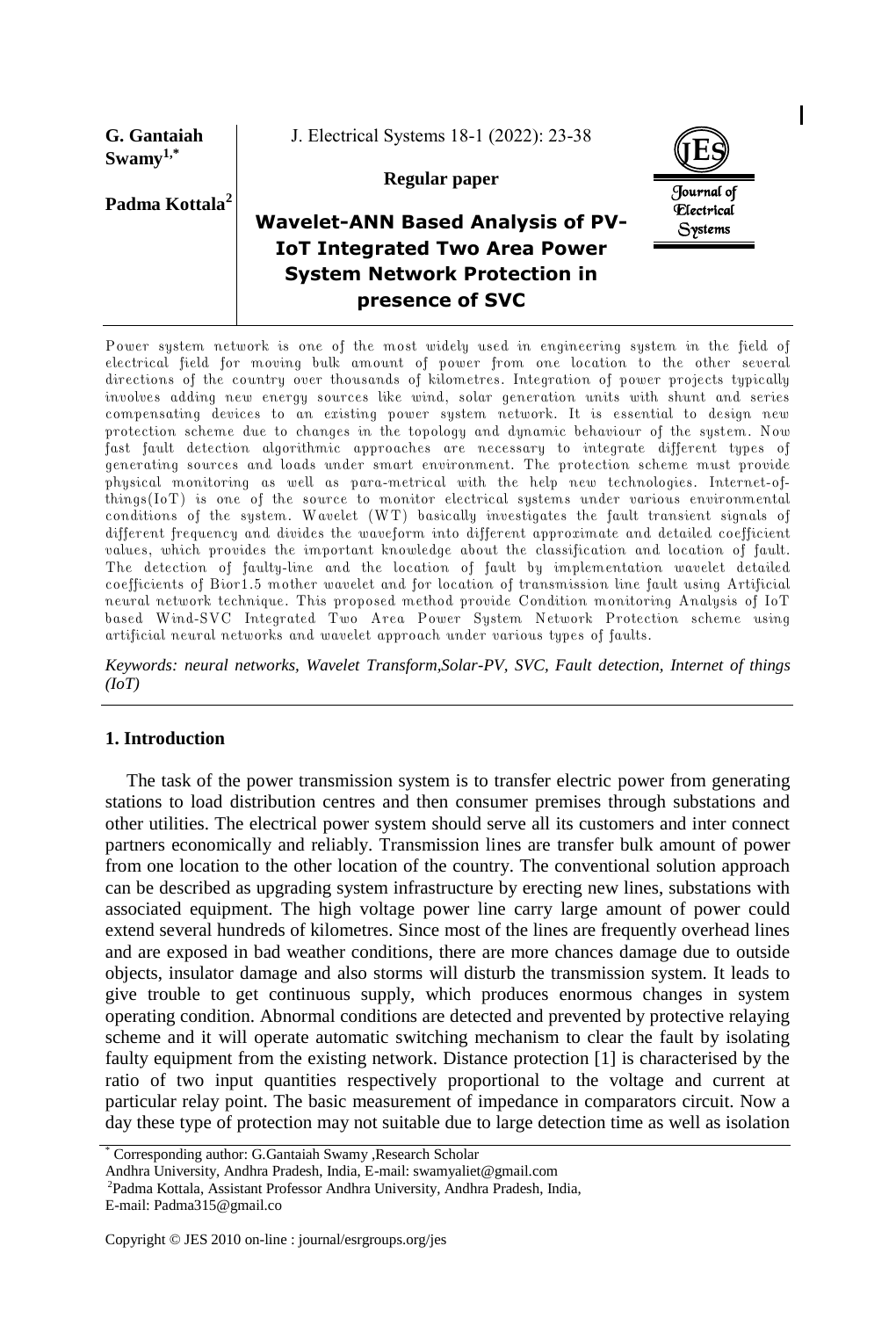of faulty element and also it has several drawbacks [2,3] like to unwanted operation during power swings and heavy loading conditions which may leads to tripping stream and spread blackouts. Hence, it was necessary to think about alternative protection instead of distance protection scheme. In [4], now digital communication based relays to designed for different operating condition of the system is proposed to detect the fault in the terminal and zones. For the benefit of the mechanical protection Internet-of-Things (IoT) has emerged as one of the upcoming technologies for a smart grid network. As the IoT connected power network enable to develop more prominent protection scheme not only electrical as well as mechanical challenges in the existing grid network such as in design, erection commissioning, operation and maintenance [4]. Cyber security triggers numerous problems in the system have been addressed and discussed in [5,6] about availability, integrity and confidentiality. Wired communication temporarily solve the problem but it gives problem due to interference communication channels. Few technologies related to broad band, GSM, GPRS Zigbee which cover up to the range of few kilometres due to the lack of data. The applicable fast and secure communication method is Optical fibre but is very expensive [9]. since these devices are online hence making the smart grid protect to significant attacks.

A micro-grid comprises of three main components which are micro- generators, distribution and different loads. The formation of micro-grid can be Single or multi terminal with  $1\varphi/3\varphi$  system and it is connected to low or medium-voltage for distribution of electric power, and can operate under normal and island modes [10]. Micro-grid protection has complicated challenges in design of protection scheme and which can respond main and micro-grid faults. The level of protection is depending on fault current magnitudes in the system [11,12]. The protection scheme must face the problem comparing with existing power systems is that the fault current flow is unidirectional for radial system, but in the case of micro-grid the current flow is bidirectional flow [13]. A solar photo voltaic is frequently used energy source in power sector industry. The selection of protective element is complex due to coordination required between grid side over-current protection and distance protection at transmission line discussed in [14], but these type of systems can capable to suppress challenges of electrical protection system [15]. Considering the available information, a half cycle based moving window average technique for wind source integrated tapped transmission line [16]. Now a day, the system must capable to reduce transient oscillations due to frequently changing loads and protect the system from the faults. The past transmission system is unable to manage the control of load fluctuations and unwanted disturbances. The design of new method not only increase the cost as well as decrease in efficiency, but it also increases the complexity of the system. Therefore, attention is required for the stability and security of the utility grid as well as micro-grid. For the protection of existing system various approaches are investigated and found some of the alternative mechanisms are formulated such as reactive power compensation by installation of power electronics based devices to increase security of the power system. The proposed method requires faster response of power system parameters, reduce power loss and stability improvement. Based on research in advanced power electronics switching device and control technology improve the voltage control, reactive power flow, transient and steady state stability of the operation and control of transmission and distribution systems. The Static var compensator(SVC) is comprises of three components such as TCR, TSC and or FC named as thyristor-controlled-reactor, Thyristor-switched-capacitor and/or fixed-capacitor tuned to power filters combined with wind turbine at off-shore. The investigative results are compared and published on simulation platform in presence of FACTS devices and it is observed that problem is more severe when compared with SVC integrated system [17].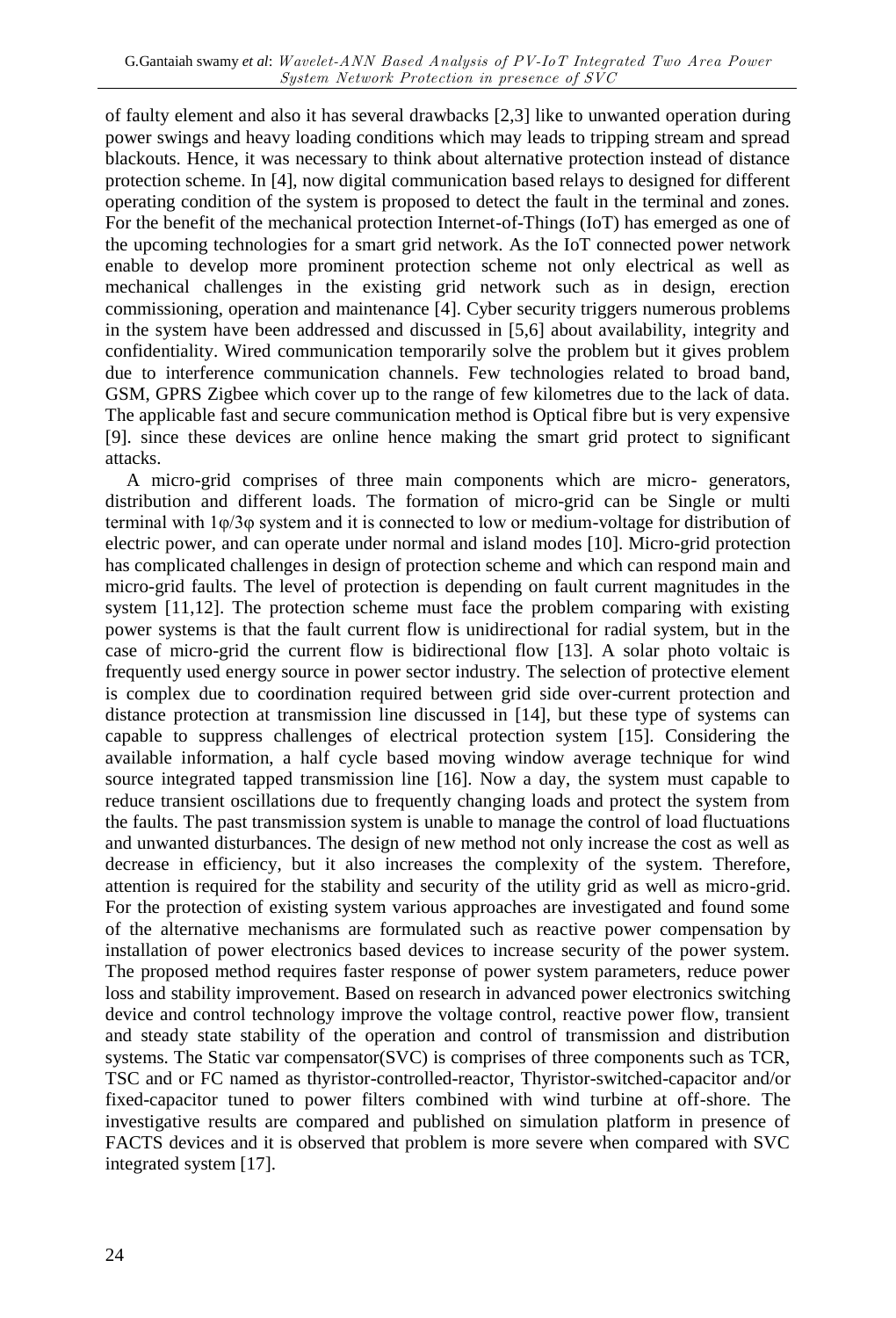"Artificial-Neural-Network(ANN)" has been conveniently applied in various zone protection of different faults are analysed various artificial-intelligence(AI) methods discussed in [18]. An effective and efficient fault classification method has been presented in [19,20] with the analysis of currents and voltages of individual phases. The protection system can perform two major tasks mainly fault classification and forecast of fault location. Primary importance for discrimination and location of the faulted. This helps to safeguard the connected equipment as well as operating personnel and also immediate restriction of redundant power loss. Mostly unsymmetrical and symmetrical type of faults occur in transmission known as Single-line -ground(SLG), Double-line-ground(DLG), Double-line(DL) and Three-phase-ground (TPF) and also open-circuit(OC) faults. classification follows short circuit conditions of different phases: SLG-AG, BG and CG faults, DLG-ABG, BCG and CAG faults, DL-AB, BC and CA faults, LLL & LLLG faults. After getting faults in the system utmost care should be taken for restoration of system stability. The fault detection and location is major task to protect power system components for resuming normal power flow. A micro-grid protection based algorithm is described in [21] with the help of transient current wave form using wavelet detailed coefficients. The proposed research work concentrates Condition Monitoring Analysis of IoT based PV-SVC Integrated Two Area Power System Network Protection scheme using neuro-wavelet approach with wavelet based multi-Resolution-Analysis (MRA) is used with the calibration of coefficients of Bior-1.5mother-wavelet. Nowadays, the digital relays are working fast as well as accurate detection and isolation of the faulty element when compared to previous methods. The following sections discuss about the different effective method to analyses the faults of two area power system Network using IoT-Wavelet based Approach.

## **2. Mathematical Modelling of proposed system components**

The proposed system comprises of Solar Photo voltaic elements with required essential components and reactive power shunt compensating device like Static-varcompensator(SVC). The mathematical modelling and analysis has been described as follows:

## **A. Solar photo-voltaic Modelling**

The worldwide energy demand is increasing very rapidly because increase in industrialization and population, in response to this growth in requirement and demand, alternative technologies are incorporated in various countries for the purpose of diminishing the scarcity of electrical energy by incorporating renewable energy sources in the utility grid. The solar pv source is popular among the available non-conventional resources which provide electricity through solar energy conversion [14]. The PV modules which are used to generate electrical power through solar energy by grouping the solar cells in series and/or parallel as per the requirement of current and voltage. The equivalent circuit of PV module is represented in figure-1.The PV power plant consists of two important stages, first one comprises of DC-Dc boost converter, its basic function is to maximise the output power by utilise the maximum power point tracking (MPPT) algorithm and second one is voltage source converter(VSC), which provide DC-to-AC conversion and control[15]. The converter contains power balance control with DC link voltage Proportional Integral (PI),Phase locked loop(PLL),direct and quadrature loop controllers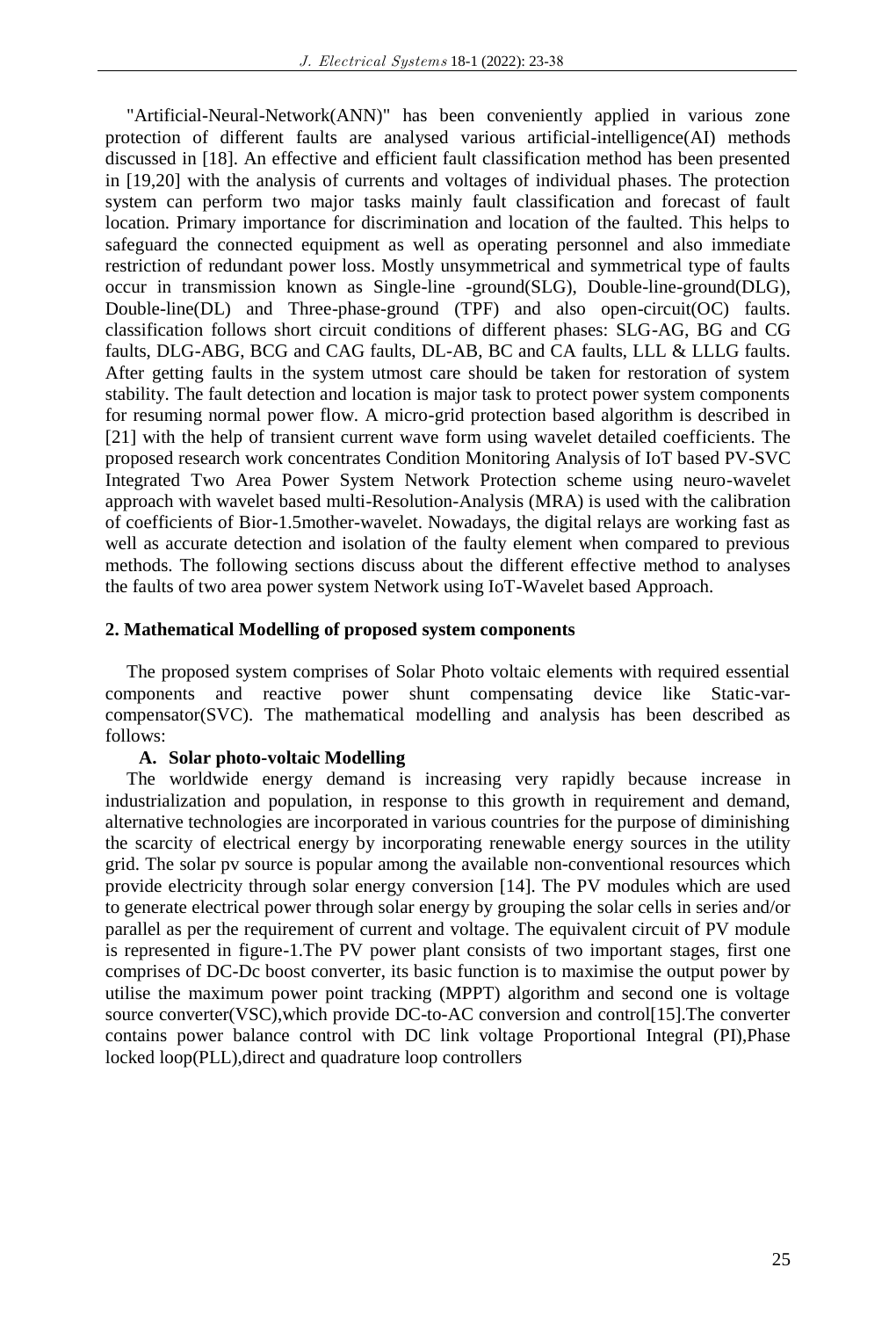

circuit model of photo voltaic cell circuit of solar photo voltaic model structure

Figure 1: General circuit of photo-voltaic module



Figure 2: Modelling of solar photo voltaic control structure

The current-voltage characteristic can be represented by the equations as follows: PV module current equation can have written as

$$
I_{ph} = [I_{sc} + K_i (T - 298)] * \frac{I_r}{100}
$$
 (1)

Reverse current saturation of module equation is

$$
I_{rs} = \frac{I_{sc}}{\left[\frac{q\text{voc}}{N_s^{knT}}\right]}
$$
 (2)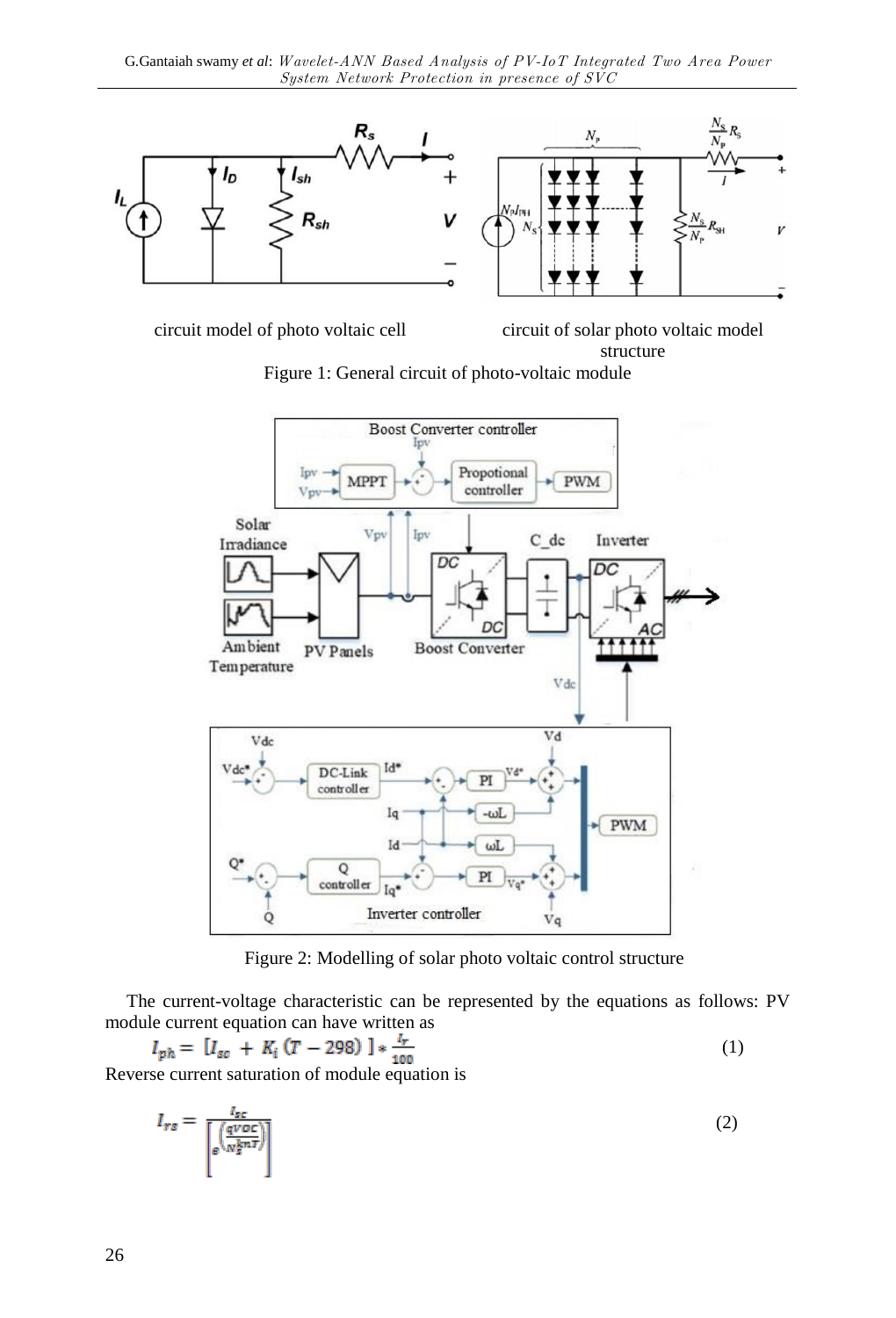where VOC known as open circuit voltage in volts,  $N_s$  is no. of cells connected in series, k-Boltzmann's constant

Where Photon current I<sub>ph</sub>, short circuit current I<sub>sc,</sub> operating temperature T. Module saturation current with varying temperature can be calculated using equation

$$
I_0 = I_{rs} \left[ \frac{\tau}{\tau_r} \right]^3 e^{\left[ \frac{q*\mathcal{E}_{q0}}{\pi k} \left( \frac{1}{\tau} - \frac{1}{\tau_r} \right) \right]}
$$
(3)

The output current of PV module is

$$
I = N_p * I_{ph} - N_p * I_0 \left[ e^{\left( \frac{V_s + 1 * \frac{R_s}{N_p}}{n \times V_T} \right) - 1} \right] - I_{sh}
$$
 (4)

where Np is no.of PV modules are connected in parallel, Rsh and Rs is known as shunt and series resistances measured in ohm

$$
v_t = \frac{k \cdot T}{q} \tag{5}
$$

$$
I_{sh} = \frac{V \cdot \frac{W_s}{N_s} + I \cdot R_s}{R_{sh}} \tag{6}
$$

#### **B. Static Var Compensator**

The power electronics based shunt compensating device known as Static-VARcompensators (SVC), which generates/absorbs reactive power and it control specific parameters of electric power network. It overcome the limitations of mechanical switching shunt capacitors or reactors. These are including fast switching, proper regulation of voltage and current. The basic components such as reactors and capacitor banks are connected in series with bidirectional thyristors. Static var compensators are capable to control individual current and voltages of individual phases in which they are connected. SVC provides an excellent control over the reactive power through dynamic voltage control by thyristor switching mechanism, which incorporate faster control bus voltage and compared with mechanical switched conventional devices.

The general configuration of SVC using TSC and TCR scheme with back-to-back connected thyrisor switches. The idea behind this is to keep transmission line voltage stable by introducing capacitance/inductance in the circuit. The reactive power compensator is line voltage keep stable by injecting reactive power through capacitance or Inductance depending on automatic voltage [22]. So, controlling signal generated by thyristor values have to be changed with automatic-voltage-controller signal. Figure 3 illustrated that SVC configuration and control circuit described as follows:<br>Compensator Bus

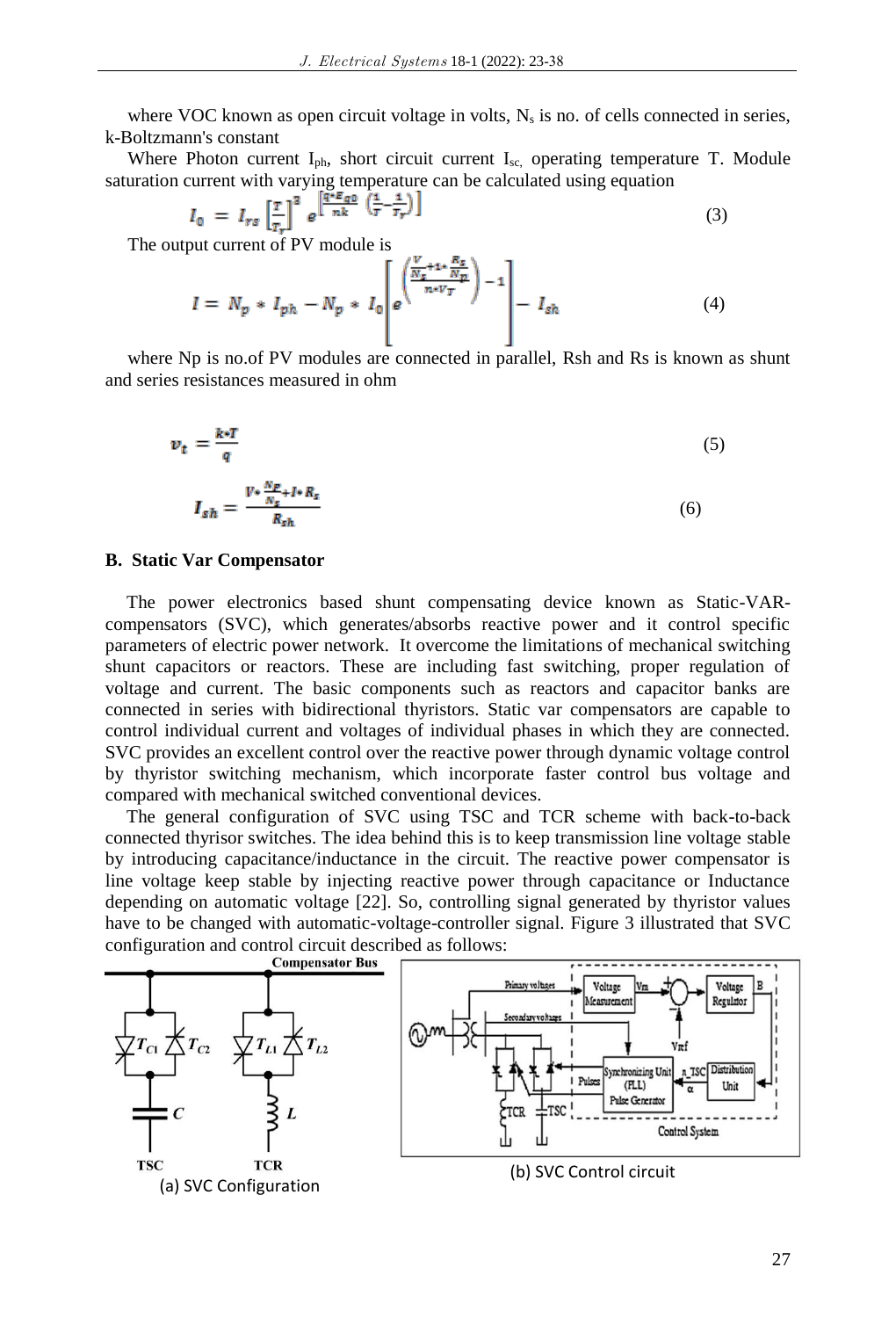## Figure 3: SVC configuration and control circuit

The current magnitude can be continuously changed by delay angle  $(\alpha = 0)$  at maximum and  $(\alpha = 90)$  at zero, depending on the supply frequency in the reactor controlled by firing angle  $\alpha$  in the thyristor conduction. The generator current depends on rotor angle  $\delta$ , internal voltage v, the angular frequency ω and time t. The amplitude of current can have expressed as:

$$
I_L(\alpha) = \frac{v}{\pi \omega} (2\pi - 2\alpha + 2\sin 2\delta)
$$
 (7)

The amplitude  $I_1(\alpha)$  of the reactor fundamental current can be expressed as a an equation with  $\alpha$ ,amplitude of voltage applied(V) and impedance(L) of the thyristor controlled reactor.

The amplitude of applied voltage is maintained normally with reference to voltage  $V_{ref}$ through closed-loop control at load varying conditions. The system requires compensation at particular variation in magnitude of terminal voltage at different time quantum. The revised signal VR acquired from the supplementary inputs in order to obtain the desired effective reference signal.

$$
B_{STC} = -\frac{1}{X_c X_L} \Big( X_L - \frac{X_C}{\pi} \left[ 2(\pi - \alpha) + 2 \sin(2\alpha) \right] \Big)
$$
(8)  

$$
i(\omega t) = V \frac{n^2}{n^2 - 1} \omega C \cos(\omega t)
$$
(9)

A Thyristor switched capacitor scheme contains total capacitor bank is split in to separated size units, each can

be operated by using thyristor switches using bidirectional thyristors,which are connected in series with line.

So, its current varying from 0 to Imax. The following expressions illustrates the capacitor current:

$$
n = \frac{1}{\sqrt{\omega^2 LC}} = \sqrt{\frac{X_C}{X_L}}
$$

The thyristor voltage can be expressed when the thyristor valve is closed is given by:  $V = V \sin \omega t$ 

The compensating dynamic reactance of both TCS and TCR/FC are given by

$$
X_{SVC} = j\omega L - \frac{1}{\omega C} \tag{10}
$$

#### **3. IoT Based Power system network protection scheme**

The protection of transmission line using Internet of Things (IoT)formation contains 3 layers structure such as perception, network and application.

The perception layer can gather required information through sensors, RFID and camera for monitoring the electrical devices which are required to send information to network layer for the protection of power transmission network [22]. The network layer includes fiberoptic communication channels for transmitting date from one end to other end; power line carrier communication is required for transmitting electrical data and wireless networks for remote data collection. Application layer collect the information from various available sources and then make the protection scheme becomes real time system. IoT perform processing, integration and analysis of data, thus intelligent control services and decision making such that the protection scheme is improved.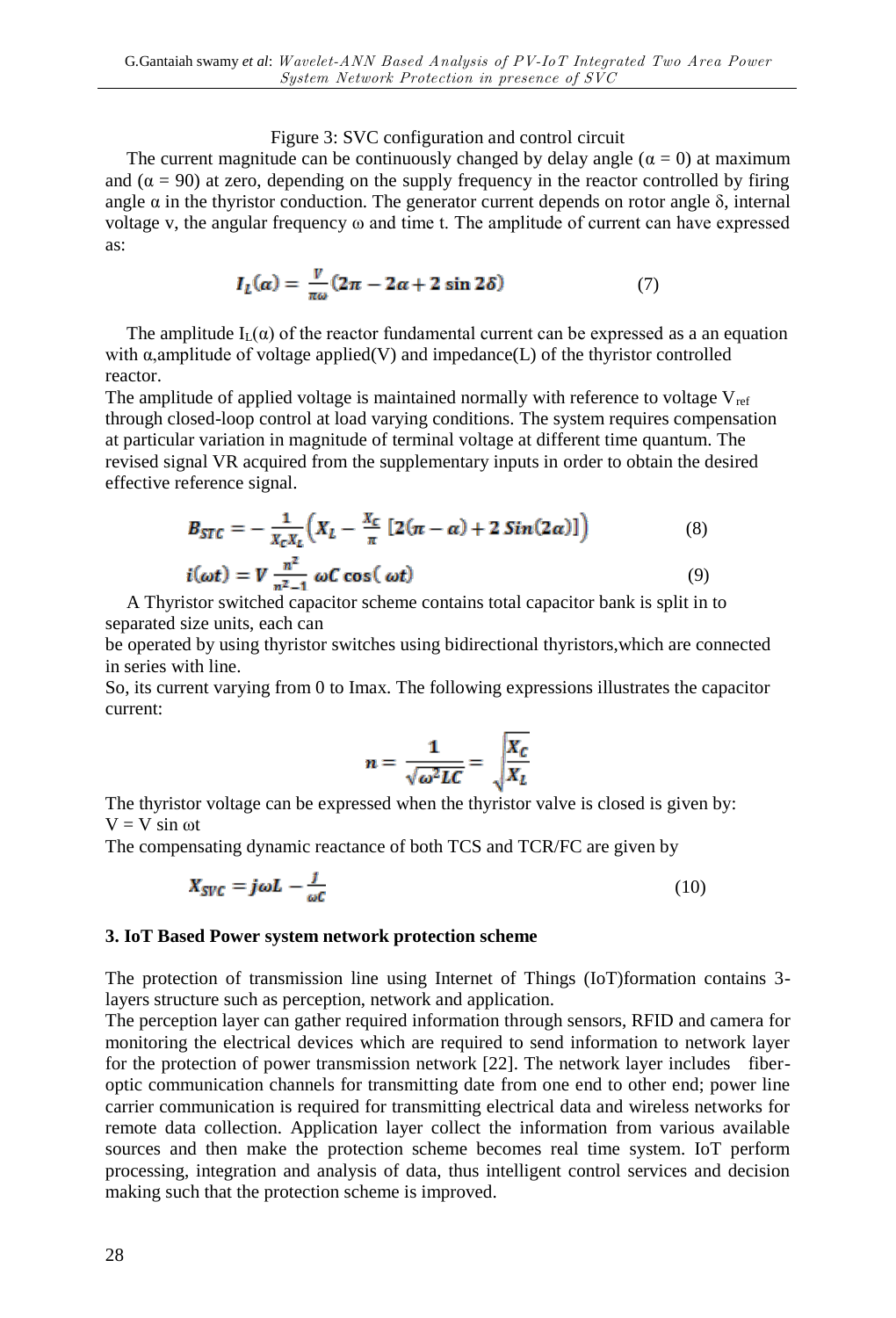

(b) IoT aided protection of transmission system Figure 4: IoT based power system network protection

This Iot system contains various sensors are generating premature warnings to the watching centres about physical and mechanical conditions of tower as well as conductor and also threats regarding of high voltage towers. The vibration sensors monitors underground vibrations discussed in[23]. IoT based transmission system protection incorporates mechanical and electrical safety of power lines from the problems of natural disasters, unsophisticated threats to construction, natural disaster and growing trees. The basic IoT based Power system network protection is described in fig.4.

#### **4. ANN-Wavelet Analysis in power system protection**

The mathematical modelling and analysis has been described as follows: Wavelet transform (WT) is popular tool for research to detect transient faults by analysing various types of signals and separate approximate and detailed coefficients using basic Bior1.5 mother wavelet, which gives tremendous information regarding fault classification and location[24].A power system with micro grid protection algorithm is described in [25] Multi-resolution- Analysis (MRA) through transient current signals with mother wavelets of faulty signals.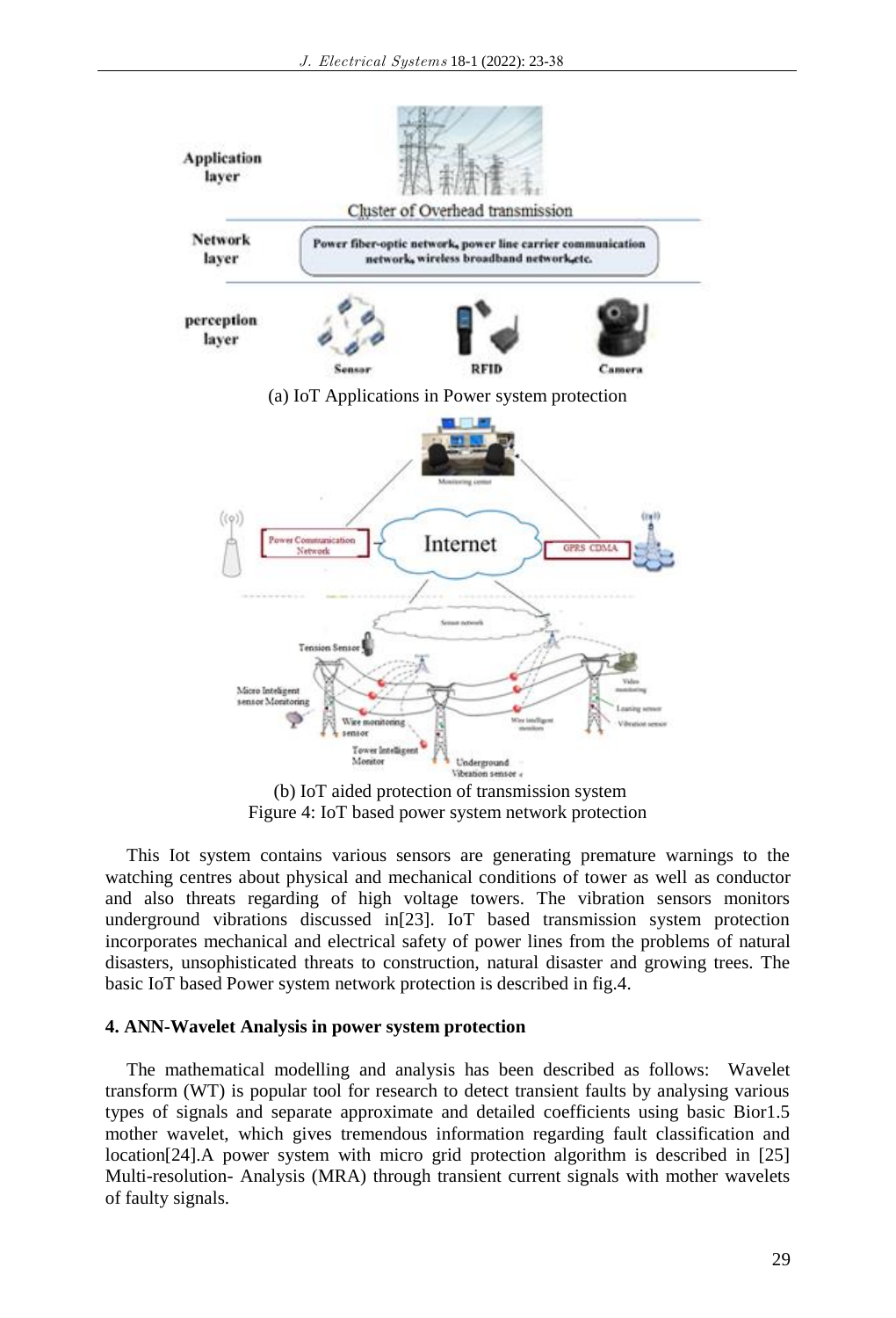

Figure 5: simplified diagram of Neuro-wavelet based Protection scheme

Artificial Neural Network(ANN) is one of the notified intelligence method to describe the investigation of power system problems. The operating conditions both internal faults and external disturbances are calibrated using training patterns of ANN test data. The ANN is fed either with wavelet detailed coefficients of the input signals extracted using certain measuring devices.

The samples of the signals are fed to the ANN and it encodes distance to fault. The output will alert trip signal to operate relay based on type of fault, direction of fault, etc. The operational procedure explains neural network and wavelet based Protection scheme is represented in figure.5

## **5. System Study and methodology**

The proposed system comprises of Solar Photo voltaic elements with required essential components and reactive power shunt compensating device like Static-varcompensator(SVC).



Figure 6: Proposed two area power network test system.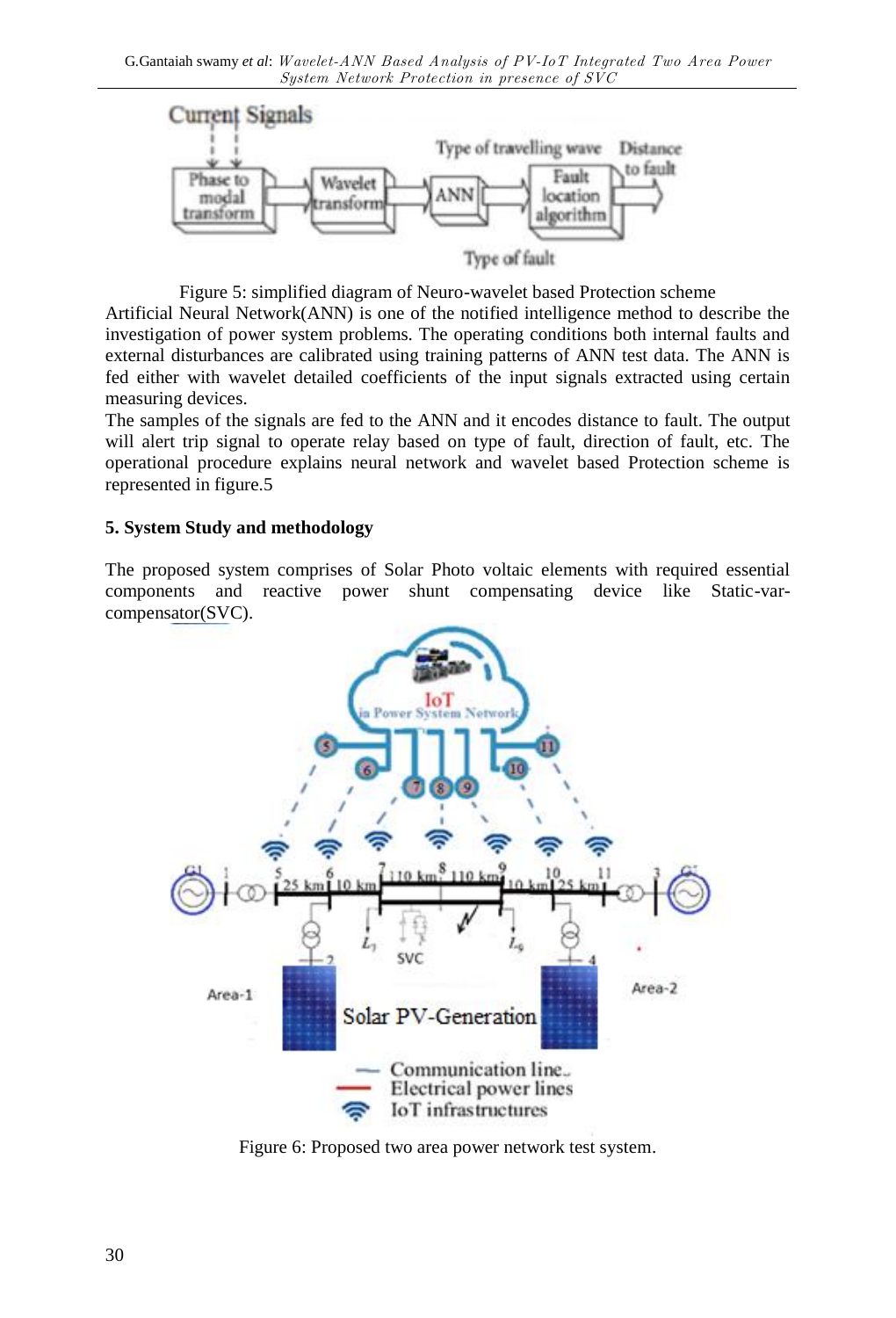| Terminal<br>1 & 3 | Utility Grid, 230KV                             | Area-1            |          | Area-2        |          |
|-------------------|-------------------------------------------------|-------------------|----------|---------------|----------|
| Terminal<br>3 & 4 | Solar-PV Energy<br>source, 10 MWP               | Line section      | Distance | Line section  | Distance |
|                   | $R=0.0127\Omega/Km$ ,<br>$R0 = 0.386 \Omega/Km$ | $Z1: B-5 & B-6$   | 25Km     | Z1:B-10&B-11  | 25Km     |
| Line              | $L=0.9337mH/Km$ ,<br>$L0=4.126$ mH/Km           | $Z2:B-6$ &B-7     | 10 Km    | $Z1:B-9&B-10$ | $10$ Km  |
| parameters        | $C=12.74$ nF/km.<br>$C0 = 7.751$ nF/Km          | $Z3: B-7 & B-B-8$ | $110$ Km | $Z1:B-8&B-9$  | 110Km    |

Table-1 technical parameters.

The test system is a 230kV transmission system included 2-utility grids and 2-wind energy sources each 100 MW with Static Var controller(SVC) with different distances zones as illustrated in figure-6 and system technical parameters are represented in Table-1. The system total transmission line length is 300km and is divided into six Zones. The proposed system is calibrated of each zone under ten cases of faults with various distances in steps of 10.

## **6. Simulation results**

The fault cases are considered every zone of ten different types of faults. There are three main cases to study:

1) Type of fault-SG, SLG, DLG, TLG faults.

2) Total transmission line distance (from 0km to 290Km) divided in to 6 Zones and are divided in to Two areas.

The details about area-1 \& Area-2 as described in Table-I:

3) Fault Inception angles (from  $0^0$  to 180<sup>0</sup> in increments of 15 degrees

The Proposed work comprises detection $\&$  discrimination and location of fault in various zones by utilisation of sum-of-the-Detailed coefficients of current signal of the system with and without shunt compensating device. i.e with and without SVC. The detection of fault is observed with the analysis of  $Z_x$  -fault-index values, where x indicates 1 to 6 zones. It is observed that Z4-fault-Index values are higher than other fault index values with SVC and without compensating SVC of FACTS Control device then the fault is identified as singleline-to- ground fault at Phase-A to ground illustrated in figure-7.The system network is calibrated at various distances and fault inception angle and it is found that faulty phase coefficients are above threshold value, which is in between least value of highest value of the faulty phase and highest value of healthy phase index value. The analysis of faulty phase in Area-1 is identified by the analysis from figure-8 to Figure-11 at different Zones at various types of faults and also The analysis of faulty phase in Area-1 is identified by the analysis from figure-12 to Figure-14 at different Zones at various types of faults with and without compensating device using the sum-of-detailed coefficients.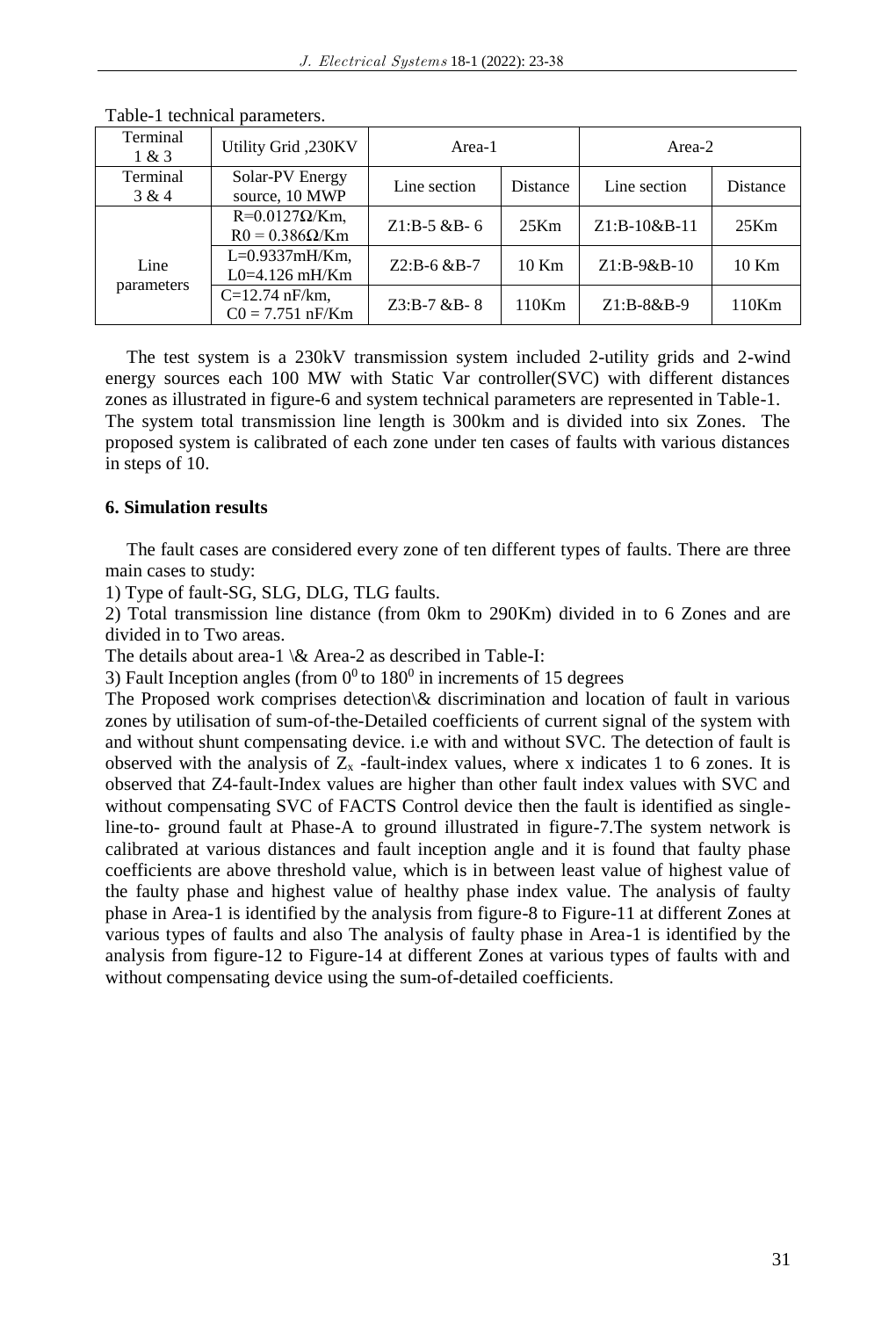











(a) PV energy source integrated system (b) SVC-PV energy source integrated system

Figure 8: Fault analysis waveform of Zone-1in Area-1 of SVC-Solar Photo-voltaic energy source integrated system at AG Fault.



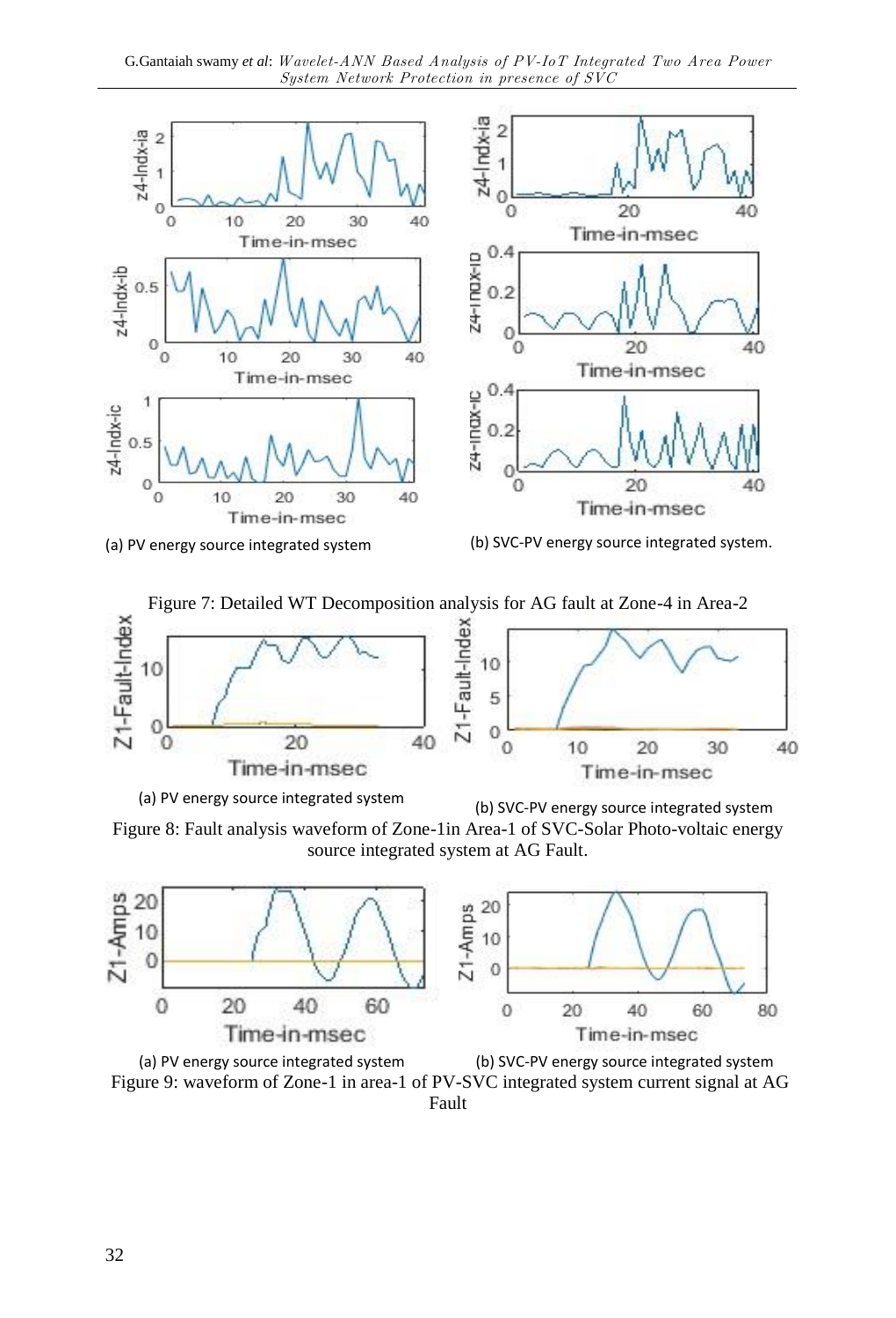

Figure 10: Fault analysis waveform of Zone-2 in Area-1 of PV-SVC integrated system at ABG Fault.



Figure 11: Fault analysis waveform of Zone-3 in Area-1 of PV-SVC integrated system at BG Fault.



(a) PV energy source integrated system (b) SVC-PV energy source integrated system. Figure 12: Fault analysis waveform of Zone-4 in Area-2 of PV-SVC integrated system at

BCG Fault.



(a) PV energy source integrated system (b) SVC-PV energy source integrated system. Figure 13: Fault analysis waveform of Zone-5 in Area-2 of PV-SVC integrated system at BCG Fault.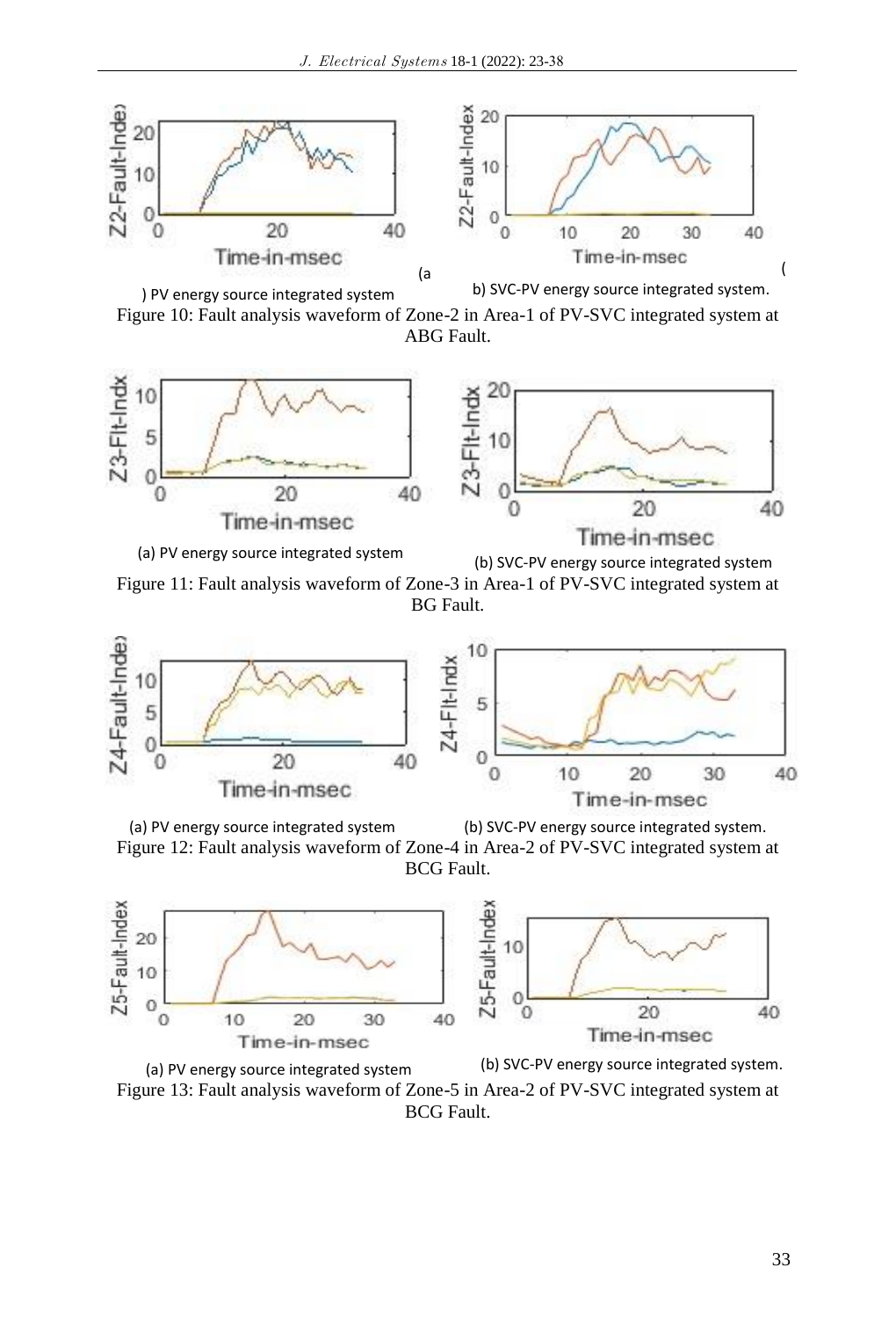

(a) PV energy source integrated system (b) SVC-PV energy source integrated system. Figure 14: Fault analysis waveform of Zone-6 in Area-2 of PV-SVC integrated system at BCG Fault.





(a) PV energy source integrated system (b) SVC-PV energy source integrated system. Figure 15: Analysis of fault at different distances in Zone-3 of area-1 of Photo-voltaic energy source integrated system at AG Fault.





(a) PV energy source integrated system (b) SVC-PV energy source integrated system. Figure 16: Analysis of fault at different distances in Zone-4 of area-1 of Photo-voltaic energy source integrated system at AG Fault.

| Table 2: Zone3-index: Analysis of fault at different distances in Zone-3 of area-1 of Solar-PV energy |  |
|-------------------------------------------------------------------------------------------------------|--|
| source with and without SVC integrated system at BG Fault                                             |  |

|          |    |          | Phase-A : Fault Inception Angle in Degrees |      |      |      |      | Phase-A : Fault Inception Angle in Degrees |      |                |      |          |      |
|----------|----|----------|--------------------------------------------|------|------|------|------|--------------------------------------------|------|----------------|------|----------|------|
|          |    |          |                                            | PV   |      |      |      |                                            |      | <b>PV-SVC</b>  |      |          |      |
|          |    | $\Omega$ | 15                                         | 30   | 45   | 60   | 75   | $\Omega$                                   | 15   | 30             | 45   | 60       | 75   |
|          | 10 | 0.94     | 0.83                                       | 0.90 | 0.81 | 0.78 | 0.69 | 1.53                                       | 1.52 | 1.53           | 1.37 | 1.23     | 1.07 |
|          |    | 8        | 2                                          |      | 6    |      | 6    | 7                                          | L    | п              | 3    | 5        | 2    |
|          | 20 | 0.61     | 0.62                                       | 0.79 | 0.76 | 0.70 | 0.57 | 1.47                                       | 1.48 | 1.31           | 1.05 | 0.91     | 0.79 |
|          |    | 4        |                                            |      | 7    | 6    | 2    | 9                                          |      | 8              | 9    | 4        | 5    |
|          | 30 | 0.50     | 0.55                                       | 0.62 | 0.69 | 0.60 | 0.54 | 0.83                                       | 0.79 | 0.69           | 0.83 | 0.85     | 0.79 |
|          |    |          | 8                                          |      | 5    | 5    | 3    | 2                                          | 2    | 9              | 2    | 6        | 8    |
| Distance | 40 | 0.43     | 0.53                                       | 0.55 | 0.63 | 0.59 | 0.50 | 0.95                                       | 0.96 | 0.97           | 1.01 | 0.89     | 0.64 |
|          |    |          |                                            | 5    | 8    | 2    | 8    | 5                                          | 4    | $\Omega$       | 6    | $\Omega$ | 8    |
|          | 50 | 0.75     | 0.82                                       | 0.76 | 0.74 | 0.53 | 0.62 | 0.77                                       | 0.66 | 0.74           | 0.67 | 0.67     | 0.59 |
|          |    |          | 4                                          |      | 4    | 4    | 9    |                                            | 7    | 9              | 4    | 4        | 6    |
|          | 60 | 0.45     | 0.55                                       | 0.65 | 0.63 | 0.62 | 0.63 | 0.56                                       | 0.42 | 0.45           | 0.45 | 0.55     | 0.50 |
|          |    | 4        | 2                                          | 0    | 9    | 5    | 9    |                                            | 9    | $\overline{2}$ | 2    |          | 6    |
|          | 70 | 0.63     | 0.64                                       | 0.75 | 0.71 | 0.65 | 0.51 | 1.18                                       | 1.00 | 1.06           | 0.91 | 0.82     | 0.70 |
|          |    | 9        | 8                                          | 9    | 5    | 6    | 4    | 5                                          | 3    | 5              | 8    | 4        | 6    |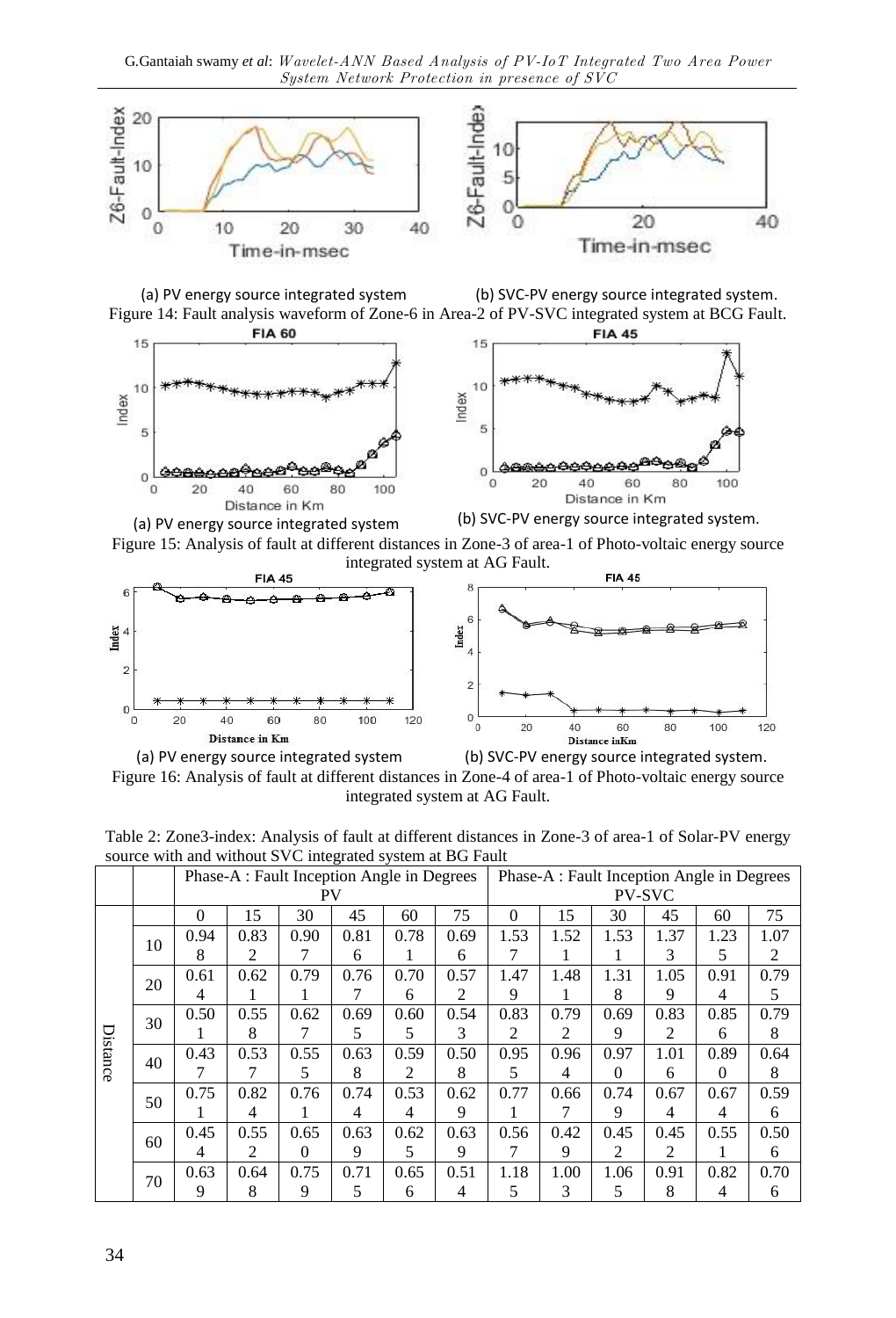| 80      | 0.55<br>O | 0.35 | 0.22 | 0.24 | 0.30 | 0.25 | 1.45<br>Q | 1.21 | 0.89 | 0.62 | 0.54 | 0.40 |
|---------|-----------|------|------|------|------|------|-----------|------|------|------|------|------|
| 90      | 0.42<br>Q | 0.32 | 0.28 | 0.27 | 0.25 | 0.27 | 0.98      | 0.88 | 0.93 | .00. | 0.77 |      |
| 10<br>0 |           | 1.60 | 1.63 | 1.37 | .14  | 1.06 | 2.13      | 2.05 | 1.79 | 1.74 | 1.82 | 1.90 |

|          |          |                | Phase-B : Fault Inception Angle in Degrees |                |              |                |              | Phase-B : Fault Inception Angle in Degrees |                |          |                |      |                |
|----------|----------|----------------|--------------------------------------------|----------------|--------------|----------------|--------------|--------------------------------------------|----------------|----------|----------------|------|----------------|
|          |          |                |                                            | <b>PV</b>      |              |                |              |                                            |                |          | <b>PV-SVC</b>  |      |                |
|          |          | $\theta$       | 15                                         | 30             | 45           | 60             | 75           | $\Omega$                                   | 15             | 30       | 45             | 60   | 75             |
|          | 10       | 10.3           | 10.7                                       | 9.42           | 8.31         | 8.06           | 9.17         | 9.41                                       | 9.65           | 9.02     | 7.63           | 7.91 | 8.68           |
|          |          | $\overline{2}$ | 7                                          | 8              | 9            | 4              | 2            | 1                                          | 6              | 1        | $\Omega$       | 5    | 3              |
|          | 20       | 9.52           | 9.87                                       | 8.86           | 7.63         | 7.18           | 8.35         | 8.57                                       | 8.74           | 8.36     | 6.89           | 6.86 | 7.92           |
|          |          | $\overline{c}$ | 9                                          | $\Omega$       | 5            | 4              | 9            | 5                                          | 6              | 9        | 7              | 1    | 2              |
|          | 30       | 9.28           | 9.37                                       | 8.73           | 7.28         | 7.10           | 7.93         | 8.34                                       | 8.32           | 8.06     | 6.71           | 6.41 | 7.40           |
|          |          |                | 1                                          | $\overline{4}$ | $\mathbf{0}$ | 1              | 8            | $\overline{4}$                             | 1              | 9        | $\Omega$       | 7    | $\overline{4}$ |
|          | 40       | 8.90           | 8.80                                       | 8.43           | 6.93         | 6.67           | 7.68         | 7.89                                       | 7.95           | 7.52     | 6.56           | 6.02 | 7.17           |
|          |          | 7              | 9                                          | 8              | 8            | 4              | 5            | 2                                          | 4              | 7        | 6              | 3    | 1              |
|          | 50       | 8.91           | 8.72                                       | 8.62           | 6.88         | 6.60           | 7.52         | 7.81                                       | 8.17           | 7.50     | 6.55           | 6.20 | 7.06           |
| Distance |          | 8              | $\overline{c}$                             | 3              | 3            | 1              | 9            | 5                                          | 3              | $\Omega$ | 8              | 9    | 5              |
|          | 60       | 8.66           | 8.61                                       | 8.15           | 6.97         | 6.70           | 7.41         | 7.80                                       | 8.15           | 7.40     | 6.50           | 6.29 | 6.95           |
|          |          | 9              | 1                                          | 9              | 5            | 7              | $\mathbf{0}$ | 2                                          | $\overline{0}$ | 3        | $\Omega$       | 6    | $\mathbf{0}$   |
|          | 70       | 7.72           | 8.12                                       | 7.15           | 6.36         | 6.03           | 6.87         | 7.03                                       | 7.26           | 6.81     | 5.60           | 5.66 | 6.57           |
|          |          | 5              | 7                                          | 6              | 1            | 9              | $\mathbf{0}$ | 2                                          | 6              | 9        | 5              | 7    | 3              |
|          | 80       | 8.42           | 9.12                                       | 8.36           | 7.23         | 6.47           | 7.47         | 8.05                                       | 8.67           | 8.43     | 7.16           | 6.50 | 7.44           |
|          |          | 5              | 2                                          | 1              | 2            | $\overline{c}$ | 7            | 2                                          | 7              | 9        | 8              | 3    | 6              |
|          | 90       | 9.37           | 8.97                                       | 8.62           | 7.03         | 6.31           | 7.20         | 9.27                                       | 9.23           | 8.16     | 7.20           | 6.61 | 7.01           |
|          |          | $\overline{4}$ | 8                                          | 9              | 2            | $\overline{4}$ | 2            | 6                                          | 9              | 8        | $\overline{2}$ | 4    | 9              |
|          | 10       | 6.89           | 6.93                                       | 5.80           | 5.62         | 5.36           | 6.14         | 5.35                                       | 5.11           | 5.22     | 5.02           | 4.75 | 4.90           |
|          | $\Omega$ | 8              | 3                                          | 1              | 7            | 3              | $\mathbf{0}$ | 8                                          | 2              | 5        | 7              | 7    | 8              |

|          |          |                | Phase-C: Fault Inception Angle in Degrees |                |                |                |                | Phase-C: Fault Inception Angle in Degrees |          |                |                |                |                |
|----------|----------|----------------|-------------------------------------------|----------------|----------------|----------------|----------------|-------------------------------------------|----------|----------------|----------------|----------------|----------------|
|          |          | <b>PV</b>      |                                           |                |                |                |                | V-SVC                                     |          |                |                |                |                |
|          |          | $\Omega$       | 15                                        | 30             | 45             | 60             | 75             | $\Omega$                                  | 15       | 30             | 45             | 60             | 75             |
|          | 10       | 0.63           | 0.69                                      | 0.70           | 0.60           | 0.52           | 0.61           | 1.88                                      | 1.57     | 1.49           | 1.58           | 1.27           | 1.06           |
|          |          | 3              | 3                                         | 3              | $\Omega$       | $\overline{2}$ | 8              | $\Omega$                                  | 7        | 7              | 6              | 2              | 3              |
|          | 20       | 0.64           | 0.49                                      | 0.48           | 0.55           | 0.56           | 0.66           | 1.35                                      | 1.03     | 0.99           | 1.08           | 0.98           | 1.00           |
|          |          | 7              | 7                                         | 0              | 5              | $\overline{2}$ | 5              | 2                                         | 3        | $\overline{c}$ | $\overline{2}$ | $\overline{2}$ | 2              |
|          | 30       | 0.69           | 0.57                                      | 0.54           | 0.56           | 0.51           | 0.56           | 0.67                                      | 0.47     | 0.46           | 0.42           | 0.59           | 0.78           |
|          |          | 5              | 7                                         | $\overline{0}$ | 7              | 9              | 9              | $\overline{4}$                            | 3        | 3              | 1              | 8              | 3              |
|          | 40       | 0.55           | 0.46                                      | 0.51           | 0.53           | 0.59           | 0.64           | 1.45                                      | 1.33     | 1.18           | 0.98           | 0.83           | 0.82           |
|          |          | $\Omega$       | 8                                         | 4              | 9              | 5              | 3              | 1                                         | 8        | 9              | $\overline{2}$ | 5              | 7              |
|          | 50       | 0.93           | 0.87                                      | 0.72           | 0.61           | 0.67           | 0.55           | 0.76                                      | 0.79     | 0.83           | 0.97           | 0.94           | 0.78           |
| Distance |          | 9              | 1                                         | 2              | 7              | 9              | $\Omega$       | 2                                         | 4        | 9              | $\overline{c}$ | 2              | $\mathbf{0}$   |
|          | 60       | 0.63           | 0.55                                      | 0.51           | 0.56           | 0.59           | 0.54           | 1.28                                      | 1.19     | 1.04           | 0.90           | 0.78           | 0.56           |
|          |          | $\Omega$       | $\overline{2}$                            | 8              | 4              | 8              | 9              | 9                                         | 3        | 1              | 5              | 4              |                |
|          | 70       | 0.69           | 0.57                                      | 0.59           | 0.71           | 0.73           | 0.89           | 0.94                                      | 0.93     | 1.01           | 0.96           | 0.72           | 0.97           |
|          |          | $\Omega$       | 7                                         | 0              | 6              | 8              | 7              | 1                                         | 8        | 8              |                | $\theta$       | 8              |
|          | 80       | 0.95           | 0.63                                      | 0.68           | 0.79           | 0.76           | 0.78           | 0.92                                      | 0.99     | 0.88           | 0.95           | 0.94           | 0.81           |
|          |          | 9              | 3                                         | 7              | 5              | 7              | 1              | $\overline{0}$                            | 7        | 2              | 4              | 3              | 6              |
|          | 90       | 0.68           | 0.67                                      | 0.74           | 0.78           | 0.84           | 0.88           | 1.45                                      | 1.44     | 1.03           | 1.34           | 1.26           | 1.17           |
|          |          | $\overline{4}$ | 8                                         | 4              | 6              | 6              | $\overline{4}$ | 8                                         | $\Omega$ | 6              | $\overline{4}$ | 5              | $\overline{2}$ |
|          | 10       | 1.46           | 1.59                                      | 1.44           | 1.31           | 1.36           | 1.58           | 1.97                                      | 2.24     | 2.15           | 1.87           | 1.76           | 2.05           |
|          | $\Omega$ | 5              | 3                                         | 1              | $\overline{c}$ | 6              | 8              | 1                                         | 2        | 5              | 7              | 6              | 7              |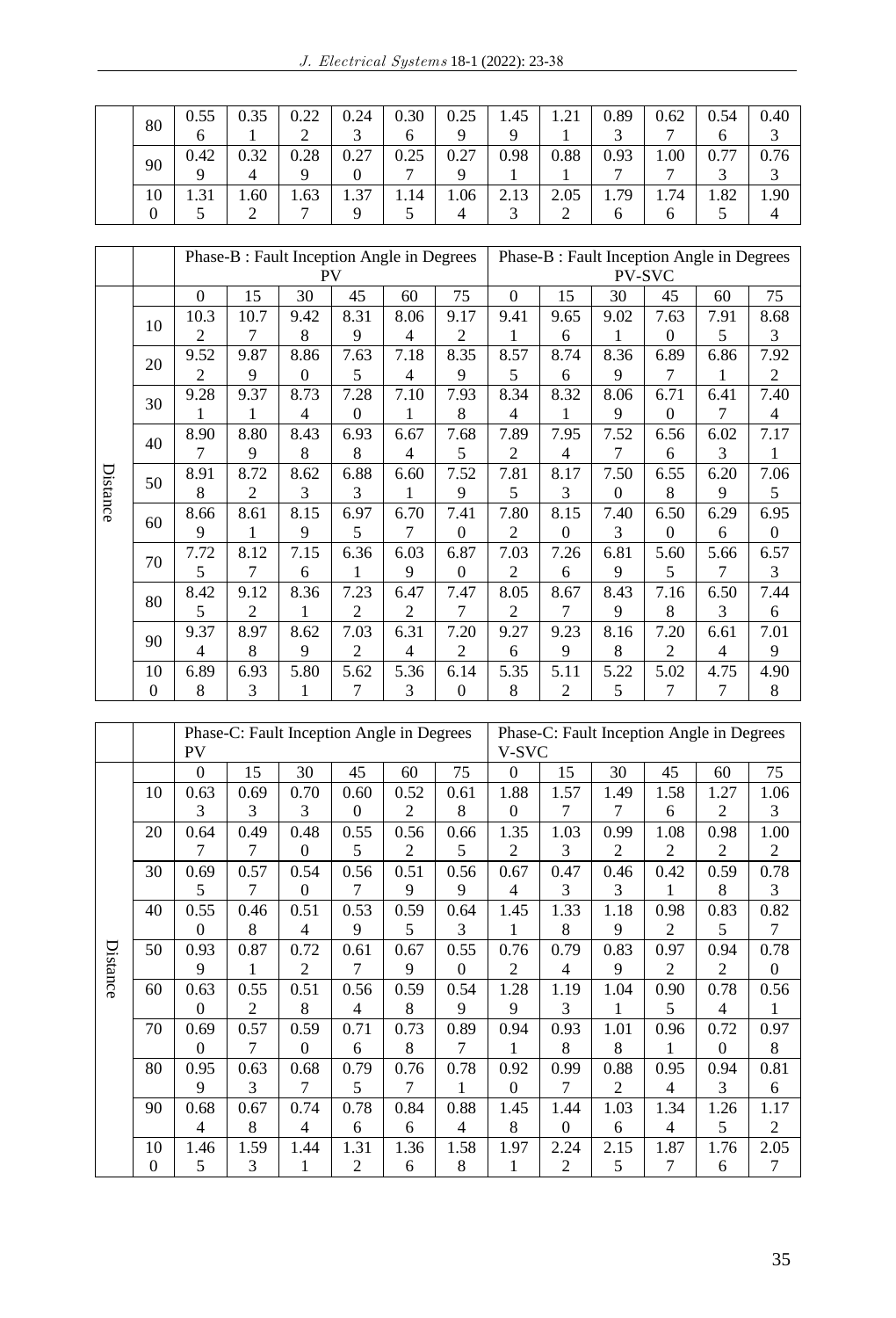The Zone current signal has sampling rate 264 kHz of Z1 to Z6 during the fault to analyse the data after selecting suitable wavelet. The analysis of fault at different distances in Zone-3 and Zone-4 are shown in figure-15 and figure-16.

According to the IEEE Definition.

#### $Error = \frac{Actual line length - Calculated line length}{T + 111 + 11 + 11}$  $*100$ **Total Line Length**

 The Simplified block diagram of wavelet transforms based fault location method using ANN is presented in figure3.

The neural network based location technique has tested under different types of faults at various distance are considered and found suitable for the proposed system and presented in Table:3 and 4 for Zone-3 and zone-4.

| Table-3 : location of fault and error calculation based on Neural Network algorithm at Zone-3. |  |
|------------------------------------------------------------------------------------------------|--|
|------------------------------------------------------------------------------------------------|--|

|     |       | <b>Type of Fault</b> |            |         |           |         |             |         |  |  |  |  |  |
|-----|-------|----------------------|------------|---------|-----------|---------|-------------|---------|--|--|--|--|--|
|     | LG    |                      | <b>LLG</b> |         | LL        |         | <b>LLLG</b> |         |  |  |  |  |  |
| AD  | CD    | %E                   | <b>CD</b>  | %E      | <b>CD</b> | %E      | <b>CD</b>   | %E      |  |  |  |  |  |
| 20  | 20.04 | $-0.04$              | 19.00      | 0.90    | 20.57     | $-0.52$ | 19.38       | 0.55    |  |  |  |  |  |
| 30  | 30.55 | $-0.50$              | 29.42      | 0.52    | 29.78     | 0.19    | 29.81       | 0.17    |  |  |  |  |  |
| 40  | 40.11 | $-0.10$              | 42.47      | $-2.24$ | 40.33     | $-0.30$ | 43.02       | $-2.74$ |  |  |  |  |  |
| 50  | 50.44 | $-0.40$              | 51.40      | $-1.27$ | 50.58     | $-0.52$ | 49.78       | 0.19    |  |  |  |  |  |
| 60  | 59.01 | 0.89                 | 61.52      | $-1.38$ | 59.49     | 0.45    | 62.64       | $-2.40$ |  |  |  |  |  |
| 70  | 72.13 | $-1.93$              | 69.25      | 0.67    | 69.93     | 0.05    | 69.02       | 0.88    |  |  |  |  |  |
| 80  | 79.62 | 0.34                 | 79.25      | 0.68    | 77.07     | 2.66    | 80.43       | $-0.39$ |  |  |  |  |  |
| 90  | 89.39 | 0.55                 | 91.53      | 1.38    | 89.97     | 0.02    | 91.86       | $-1.69$ |  |  |  |  |  |
| 100 | 99.68 | 0.28                 | 99.65      | 0.31    | 100.2     | $-0.21$ | 100.0       | $-0.03$ |  |  |  |  |  |

AD : Actual distance CD : Calculated Distance E : Error

| Table 4 : location of fault and error calculation based on Neural Network algorithm at Zone-4 |  |
|-----------------------------------------------------------------------------------------------|--|
|-----------------------------------------------------------------------------------------------|--|

|     | <b>Type of Fault</b> |         |            |         |        |         |             |         |  |  |  |
|-----|----------------------|---------|------------|---------|--------|---------|-------------|---------|--|--|--|
|     | LG                   |         | <b>LLG</b> |         | LL     |         | <b>LLLG</b> |         |  |  |  |
| AD  | CD                   | %E      | CD         | %E      | CD     | %E      | CD          | %E      |  |  |  |
| 20  | 18.62                | 1.25    | 20.07      | $-0.06$ | 20.27  | $-0.24$ | 19.78       | 0.20    |  |  |  |
| 30  | 31.20                | $-1.09$ | 30.11      | $-0.10$ | 30.49  | $-0.44$ | 31.05       | $-0.95$ |  |  |  |
| 40  | 41.63                | $-1.48$ | 43.78      | $-3.43$ | 40.16  | $-0.14$ | 39.13       | 0.79    |  |  |  |
| 50  | 48.69                | 1.19    | 48.47      | 1.39    | 49.75  | 0.22    | 50.56       | $-0.50$ |  |  |  |
| 60  | 63.49                | $-3.17$ | 59.01      | 0.90    | 58.77  | 1.11    | 58.43       | 1.42    |  |  |  |
| 70  | 66.63                | 3.06    | 69.35      | 0.59    | 70.38  | $-0.34$ | 70.39       | $-0.35$ |  |  |  |
| 80  | 80.78                | $-0.70$ | 82.14      | $-1.94$ | 80.75  | $-0.68$ | 79.54       | 0.41    |  |  |  |
| 90  | 89.79                | 0.19    | 88.44      | 1.41    | 91.65  | $-1.50$ | 92.55       | $-2.31$ |  |  |  |
| 100 | 99.43                | 0.51    | 98.43      | 1.42    | 101.16 | $-1.05$ | 103.14      | $-2.85$ |  |  |  |

AD : Actual distance CD : Calculated Distance E : Error

The proposed algorithm classifies faults with 100% accuracy and location of faults are found least error in all case studies,

The results of fault location under bior1.5 mother wavelet. For system study, total 10 types of faults in each Zone-4 and Zone-4 with 55 faulty points were considered as training patterns of NN and 9 points was considered for testing for 110km long transmission line as illustrated in table-5.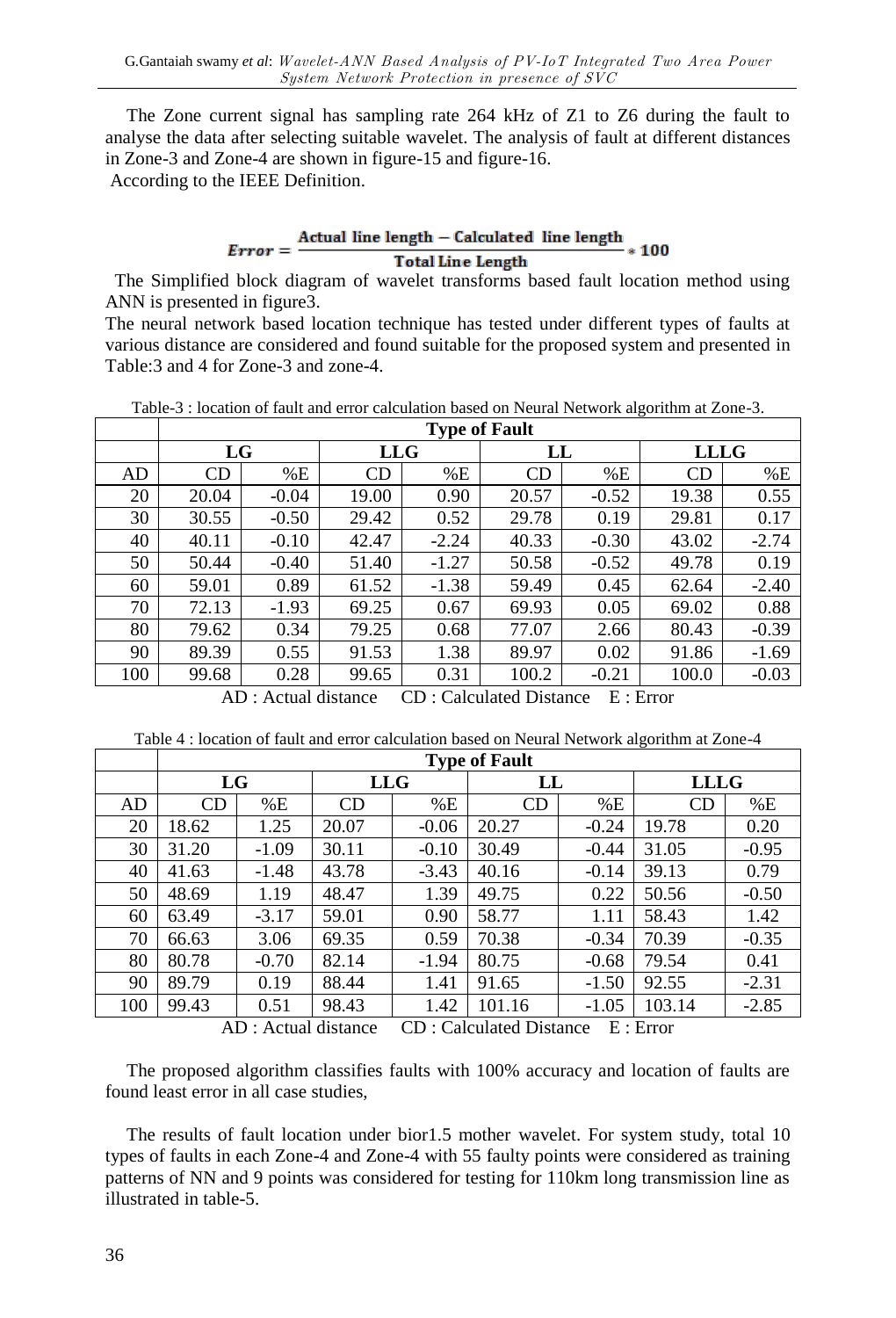## **7. Conclusions**

This paper proposes monitoring of Transmission system with the assistance of IoT and its applications, so that it can provide strong real protection scheme. IoT can solve real problems mechanical and physical problems with effective manner and also promoting the development of new protection algorithms. WT is one of the research tool to analyses the faults in transient signals at different frequencies by decomposing the waveform into coefficients of bior1.5 mother wavelet, which presents more prominent information regarding the class of fault and location in existing system by time and frequency domain. The Proposed algorithm has been tested for the detection and location of faults under various types of faults at different fault inception angles using wavelet multi resolution analysis with bios1.5 mother wavelets detailed coefficients with the help of IOT Application.

## **References**

- [1] IEEE Std C37.113-2015, "IEEE Guide for Protective Relay Applications to Transmission Lines", (2015), pp. 1–141.
- [2] M.M.A. Aziz, A.F. Zobaa, D.K. Ibrahim, M.M. Awad, "Transmission lines differential protection based on the energy conservation law", Electr. Power Syst. Res. 78 (11) (2008) 1865–1872.
- [3] S.V. Unde, S.S. Dambhare, Differential protection of mutually coupled lines in modal domain using synchronized measurements, 2016 National Power Systems Conference (NPSC), IEEE, 2016, pp. 1–5.
- [4] Chandra sekaran, S., 24 October 2012. IEEE-SA pinpoints four key challenges for smart grid implementation in India. In: IEEE Smart Interaction.
- [5] Lien K-Y, Bui DM, Chen S-L, Zhao W-X, Chang Y-R, Lee Y-D, et al. A novel fault protection system using communication-assisted digital relays for AC microgrids having a multiple grounding system. Int J Electr Power Energy Syst 2016; 78:600–25.
- [6] Amin, S.M., 2011. Smart grid: overview, issues and opportunities. Advances and challenges in sensing, modeling, simulation, optimization and control. Eur. J. Control 5–6, 547–567.
- [7] El-Hawary, M.E., 2014. The smart grid-state-of-the-art and future trends. Electr. Power Compon. Syst. 42 (3–4), 239–250.EPRI, "EPRI Smart Grid Demonstration Initiative: Final Update".
- [8] Ma, R., Chen, H.-H., Huang, Y.-R., Meng, W., 2013. Smart grid communication: challenges and opportunities. IEEE Trans. Smart Grid 4 (1)
- [9] Fang, X., Mishra, S., Xue, G., Yang, D., 2012. Smart grid the new and improved power grid: a survey. IEEE Commun. Surv. Tutor. 14 (4), fourth quarter.
- [10] Nikkhajoei H, Lasseter R H. Microgrid protection. In: Proceedings of IEEE power engineering society general meeting;2007. p.1–6.
- [11] Mishra M, Rout PK. Detection and classification of micro-grid faults based on HHT and machine learning techniques. IET GenerTransmDistrib 2018; 12:388–97.
- [12] H. F. Habib, C. R. Lashway, and O. A. Mohammed, "On the adaptive protection of microgrids: A review on how to mitigate cyber-attacks and communication failures," in 2017 IEEE Industry Applications Society Annual Meeting, 1-5 Oct. 2017 2017, pp. 1-8.
- [13] H. J. Laaksonen, "Protection principles for future microgrids,"IEEE Transactions on Power Electronics, vol.25, no.12, pp.2910-2918, 2010.
- [14] Elshiekh K. Mohammedsaeed , Mohamed A. Abdelwahid , Ke Jia,3Distance protection and fault location of the PV power plants distribution lines,The Journal of Engineering ACDC-2018.
- [15] Zhang, Z., Tao, Z., Ruirui, X., et al.: 'Protection for distribution network with photovoltaic integration'. 2016 IEEE PES Asia-Pacific Power and Energy Engineering Conf. (APPEEC), Xi'an, 2016, pp. 1822–1826
- [16] TripathyLN , Jena MK , Samantaray SR . Differential relaying scheme for tapped transmission line connecting UPFC and wind farm. Int J Electr Power Energy Syst 2014; 60:245–57.
- [17] DubeyRK ,Samantaray SR , Panigrahi BK . Adaptive distance protection scheme for shunt-FACTS compensated line connecting wind farm. IET Gener Trans Distrib 2016;10(1):247–56.
- [18] Line Fault Classification and Location Using Wavelet Entropy and Neural Network", Electrical Power Compoents and Systems, Vol.40, No.15, pp. 1676-1689, 2012.
- [19] A. Abdollahi and S. Seyedtabaii, ''Transmission Line Fault Location Estimation by Fourier & Wavelet Transforms Using ANN'', The 4th International Power Engineering and Optimization Conference (PEOCO), Shah Alam, Selangor, Malaysia, 23-24 June 2010.
- [20] Mishra, D. P., & Ray, P. (2017). Fault detection, location and classification of a transmission line. Neural Computing and Applications, 30(5), 1377-1424.